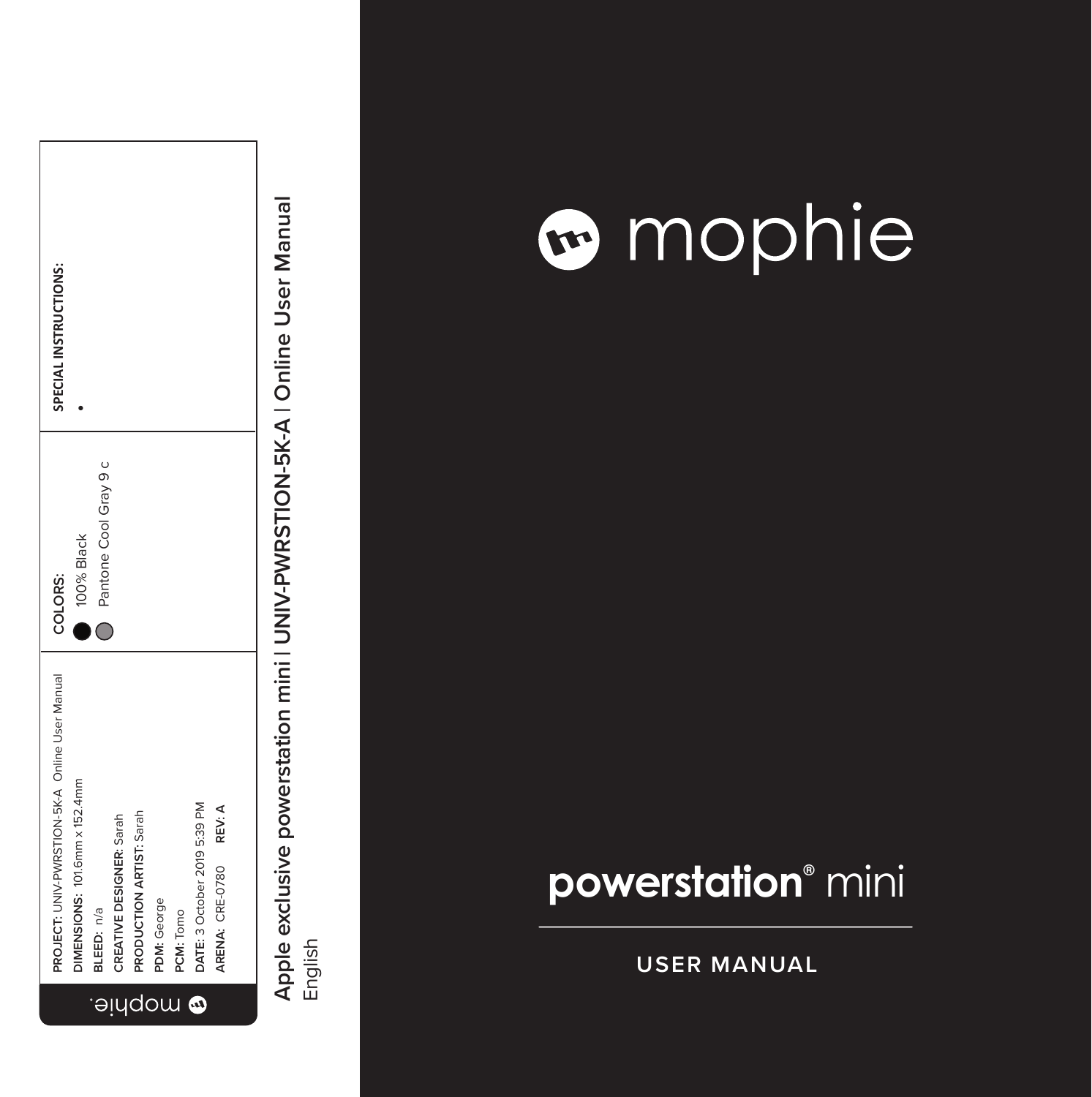



USB-C USB-A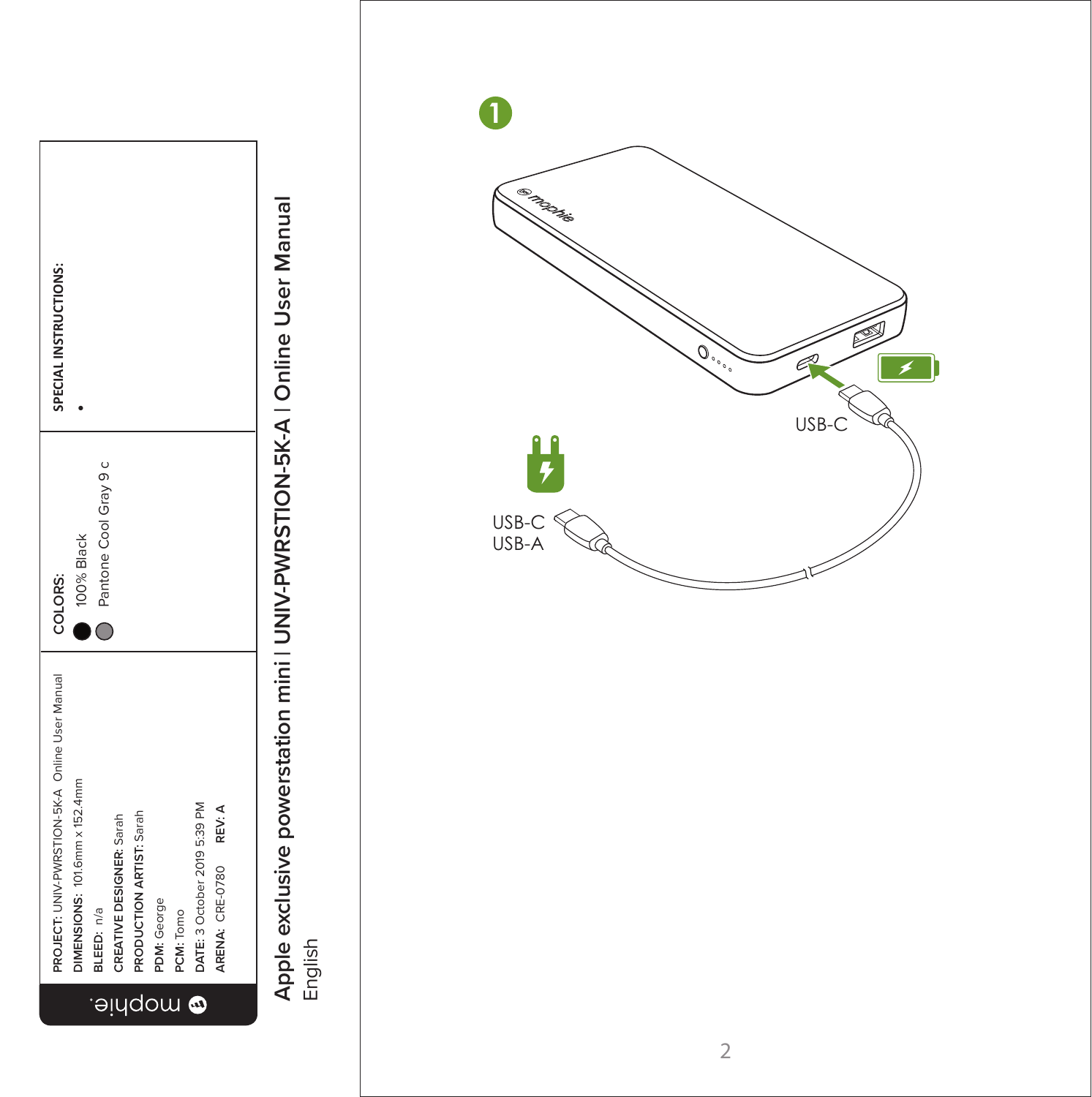

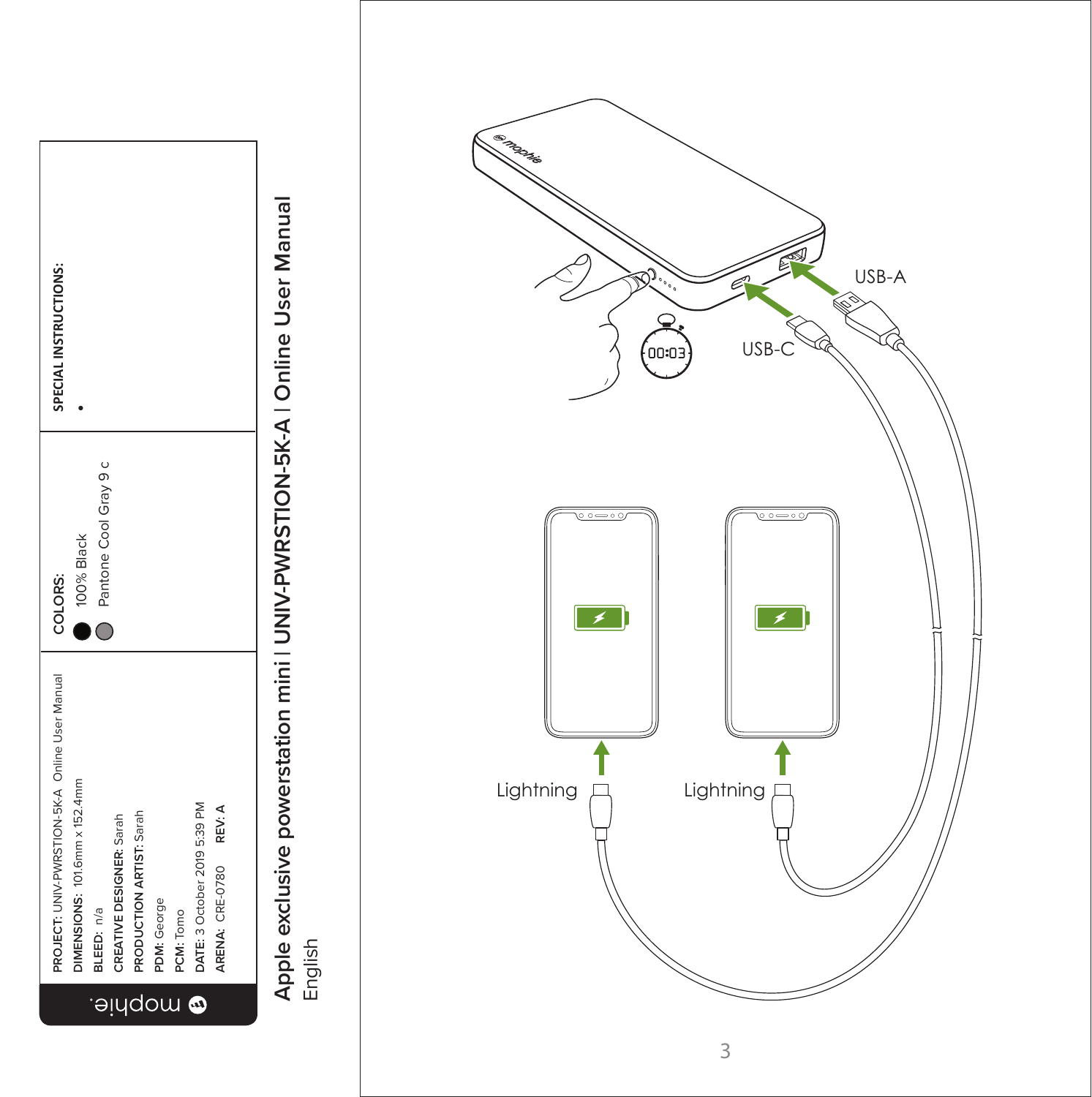

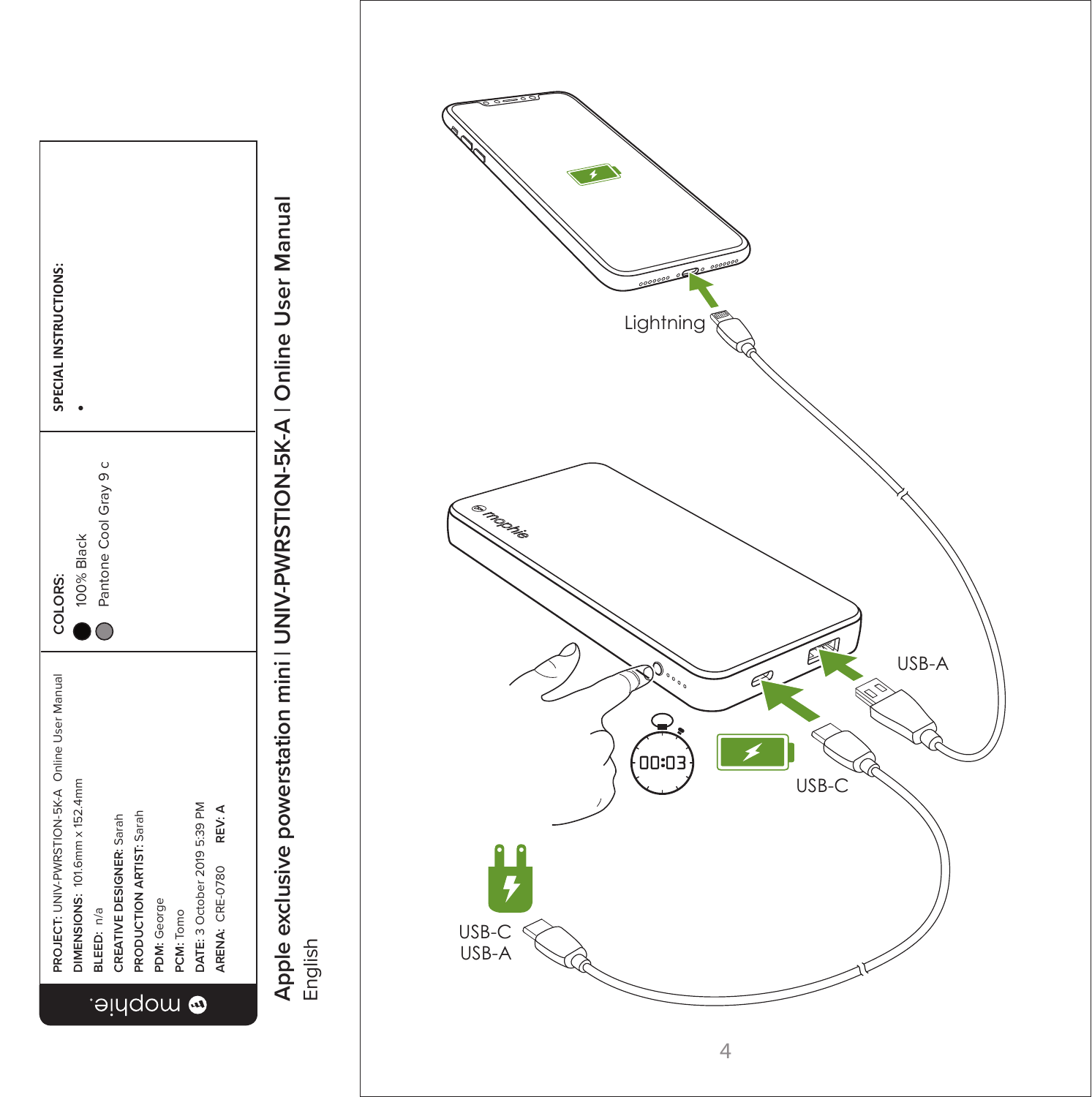|            | PROJECT: UNIV-PWRSTION-5K-A Online User Manual | COLORS:               | SPECIAL INSTRUCTIONS: |
|------------|------------------------------------------------|-----------------------|-----------------------|
|            | DIMENSIONS: 101.6mm x 152.4mm                  | 100% Black            |                       |
| $\Theta$   | BLEED: n/a                                     | Pantone Cool Gray 9 c |                       |
| <u>iyd</u> | CREATIVE DESIGNER: Sarah                       |                       |                       |
|            | PRODUCTION ARTIST: Sarah                       |                       |                       |
| ow         | PDM: George                                    |                       |                       |
|            | PCM: Tomo                                      |                       |                       |
| $\bullet$  | DATE: 3 October 2019 5:39 PM                   |                       |                       |
|            | ARENA: CRE-0780 REV: A                         |                       |                       |
|            |                                                |                       |                       |

## $\Box$ **Apple exclusive powerstation mini | UNIV-PWRSTION-5K-A | Online User Manual** English

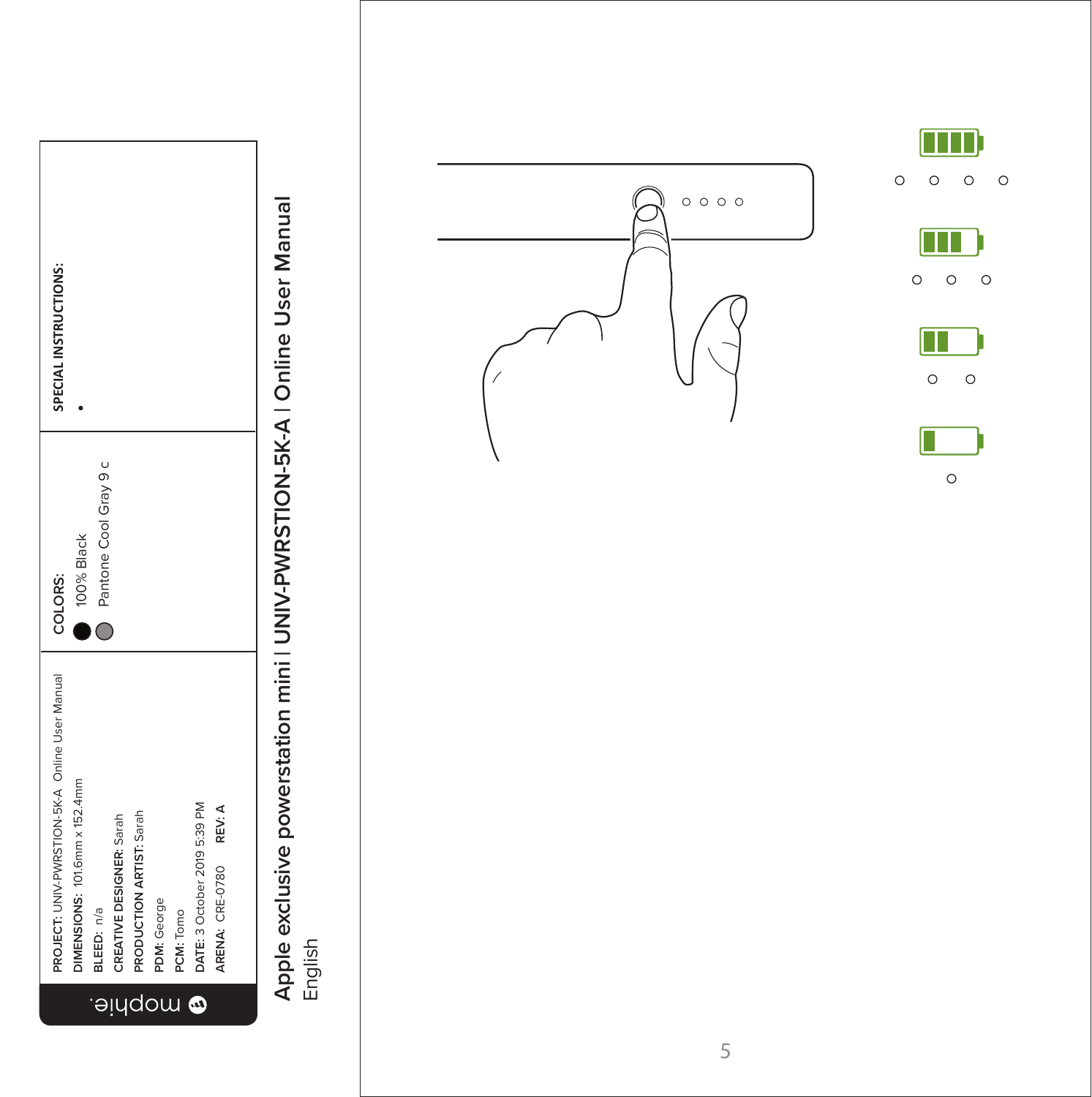

#### EN

#### **Warranty**

At mophie, we are dedicated to making the best quality products. To back this up, this product is warranted for 2 years. For full details regarding warranty terms and exclusions, please visit: mophie. com/warranty. This warranty does not affect any statutory rights that you may be entitled to. Keep a copy of your purchase receipt as proof of purchase. Be sure to register your product at mophie.com.

#### **Exclusions & Limitations**

Except for the limited warranty expressly set forth or to the extent restricted or prohibited by applicable law, mophie expressly disclaims any and all other warranties express or implied, including any warranty of quality, merchantability, or fitness for a particular purpose, and you specifically agree that mophie shall not be liable for any special, incidental, indirect, punitive, or consequential damages for breach of any warranty of any type on any mophie product. In addition to and without limiting the generality of the foregoing disclaimers, the limited warranty does not, under any circumstances, cover the replacement or cost of any electronic device or personal property inside or outside of the mophie product.

You may have additional warranty rights depending on your country, state, or province. Further, some countries,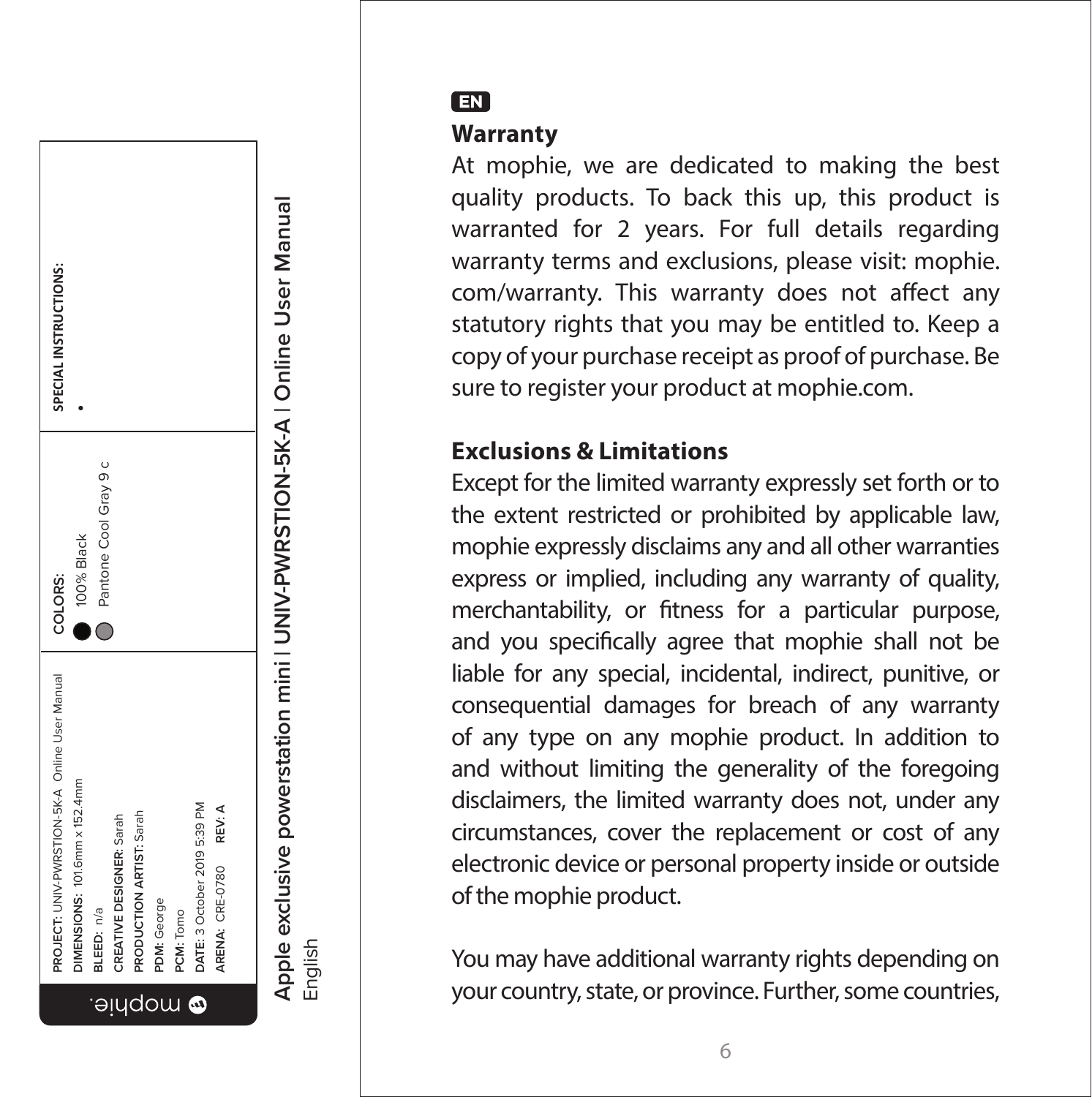

states, and provinces do not allow the exclusion or limitation of incidental or consequential damages or exclusions or limitations on the duration of implied warranties, so the above may not apply to you. If any provision of the warranty is found unlawful, void, or unenforceable, that provision shall be deemed severable and shall not affect any remaining provision.

#### **Customer Service**

Telephone: 1-888-8mophie (1-888-866-7443) International: +1 (269) 743-1340 Web: www.mophie.com/cs

#### **IMPORTANT SAFETY INSTRUCTIONS**

#### **Warning**

Read all instructions and warnings prior to using this product. Improper use of this product may result in product damage, excess heat, toxic fumes, fire or explosion, for which damages you ("Purchaser"), and not mophie llc ("Manufacturer") are responsible.

- $\frac{1}{2}$  Before using your powerstation portable battery for the first time, fully charge it (so that pressing the charge status button lights all 4 status LEDs).
- **2** Do not store device in high-temperature environment, including heat caused by intense sunlight or other forms of heat. Do not place device in fire or other excessively hot environments.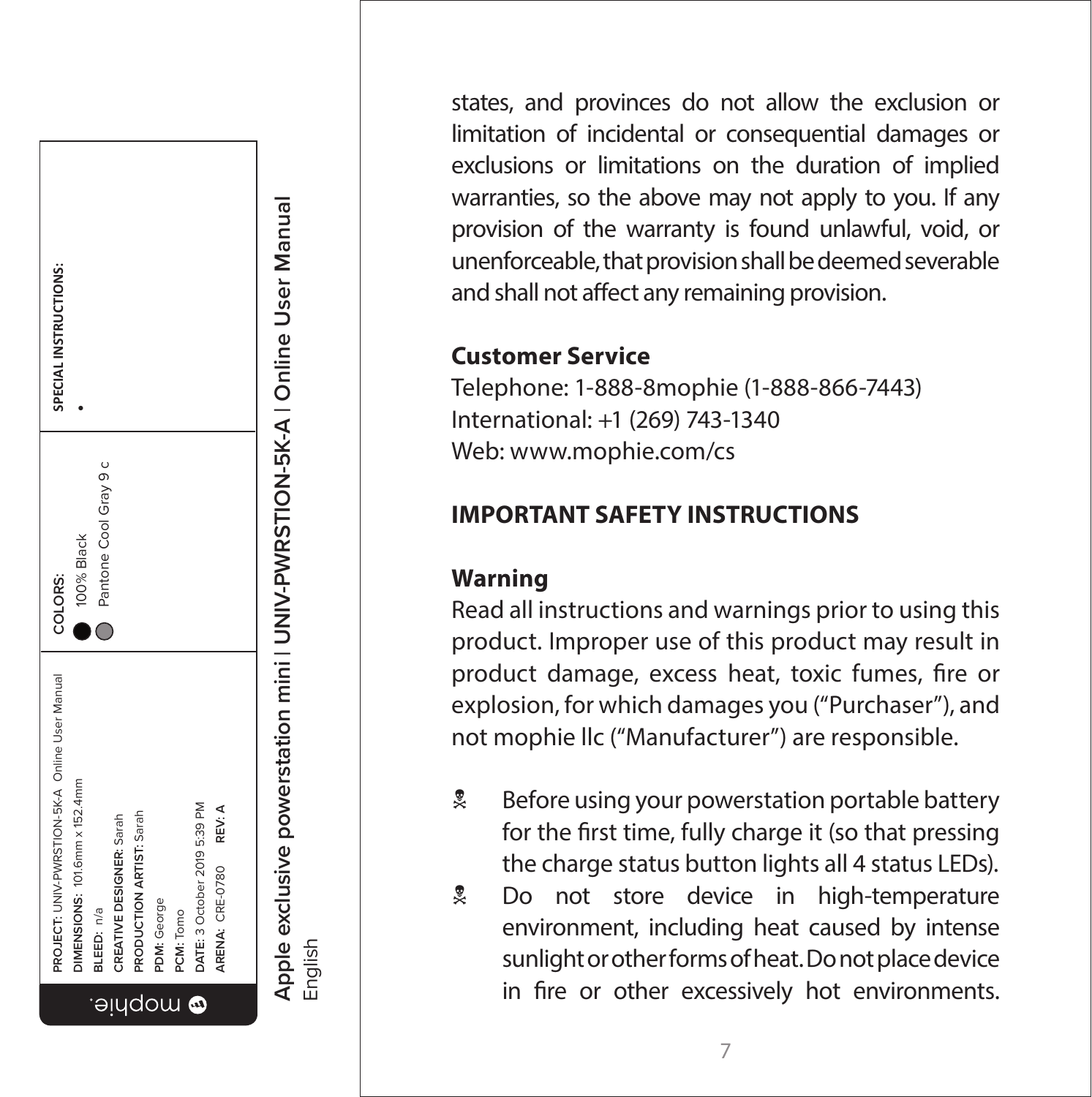

Exposure to fire or temperature above 212°F (100°C) may cause explosion.

- **A** This product should be operated only in openair conditions. It should not be operated in an enclosed, unventilated space such as a carrying bag, pocket, purse or bedding. Failure to follow these instructions may damage the product by overheating.
- $\stackrel{\bullet}{\sim}$  Be cautious of drops, bumps, abrasions, or other impacts to this product. If there is any damage to the product such as dents, punctures, tears, deformities, or corrosion due to any cause, discontinue use. Contact Manufacturer or dispose of it in an appropriate manner at your local battery-recycling center.
- $\stackrel{\bullet}{\sim}$  Do not expose the portable battery to rain or snow.
- **No not use the portable battery in excess of its** output rating. Overloading outputs above rating may result in a risk of fire or injury to persons.
- **2** Do not disassemble this product or attempt to re-purpose or modify it in any manner.
- $\stackrel{\bullet}{\sim}$  Do not attempt to replace any part of this device.
- $\frac{1}{2}$  For questions or instructions for the various ways to charge this device, refer to the illustrations in this quick-start guide.
- **Q** Use of a power supply or charger not recommended or sold by mophie may result in a risk of fire or injury to persons.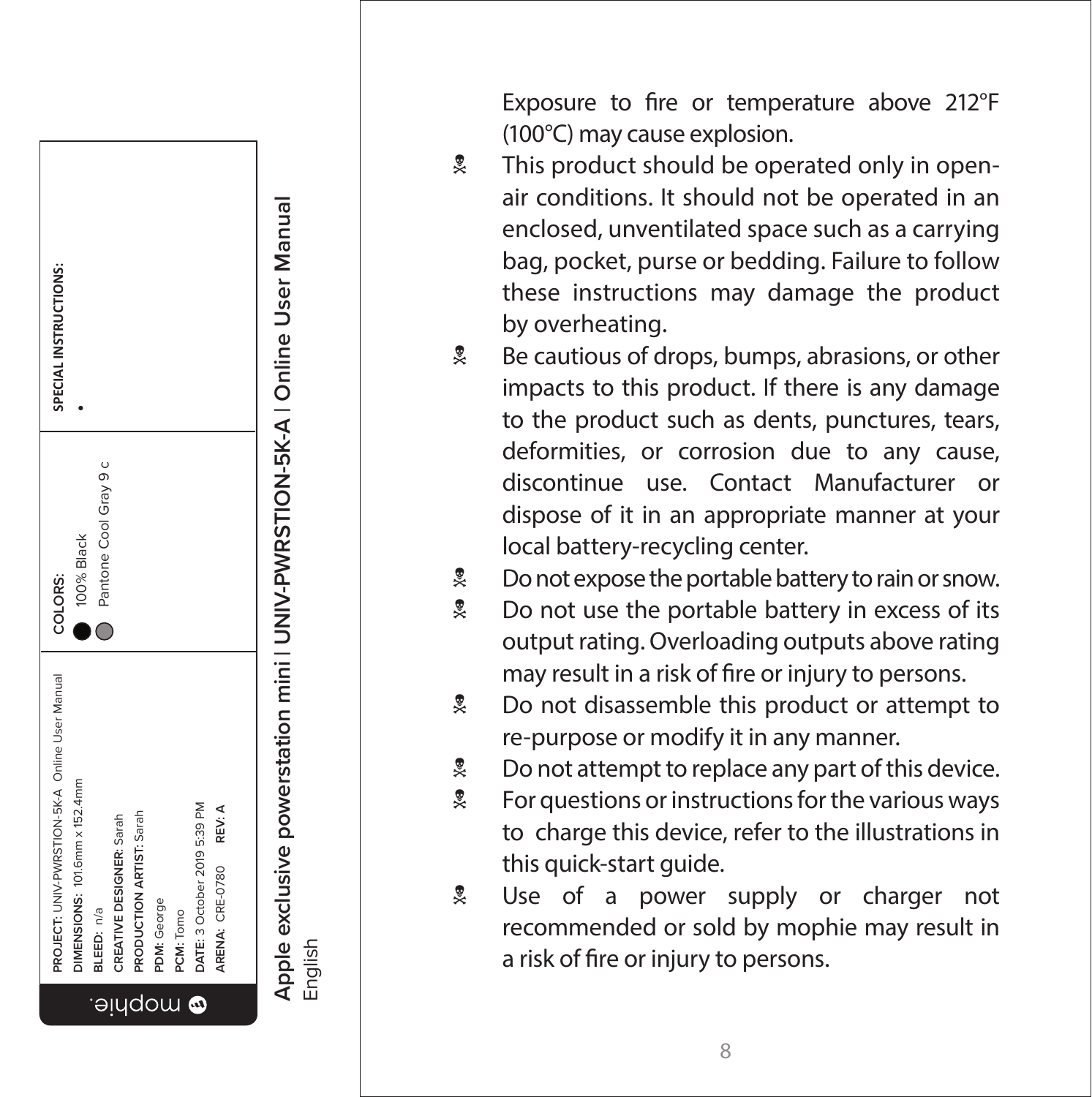

- **Apple exclusive powerstation mini | UNIV-PWRSTION-5K-A | Online User Manual** Apple exclusive powerstation mini I UNIV-PWRSTION-5K-A I Online User Manual<br>English
	-
- If this device is accessible to or may be used by a minor, purchasing adult agrees to be solely responsible for providing supervision, instruction, and warnings. Purchaser agrees to defend, indemnify, and hold Manufacturer harmless for any claims or damages arising from unintended use or misuse by a minor.
- $\stackrel{\bullet}{\sim}$  All products have gone through a thorough quality assurance inspection. If you find that your device is excessively hot, is emitting odor, is deformed, abraded, cut, or is experiencing or demonstrating an abnormal phenomenon, immediately stop all product use and contact Manufacturer.
- **R** Never dispose of batteries in the garbage. Disposal of batteries in the garbage is unlawful under state and federal environmental laws and regulations. Always take used batteries to your local battery-recycling center.
- $\frac{1}{2}$  Switch off the portable battery when not in use. The portable battery will automatically switch off when disconnected from a device.

#### **SAVE THESE INSTRUCTIONS**

#### **Legal**

This product is meant for use only in conjunction with the appropriate device. Please consult your device packaging to determine whether this product is compatible with your particular device.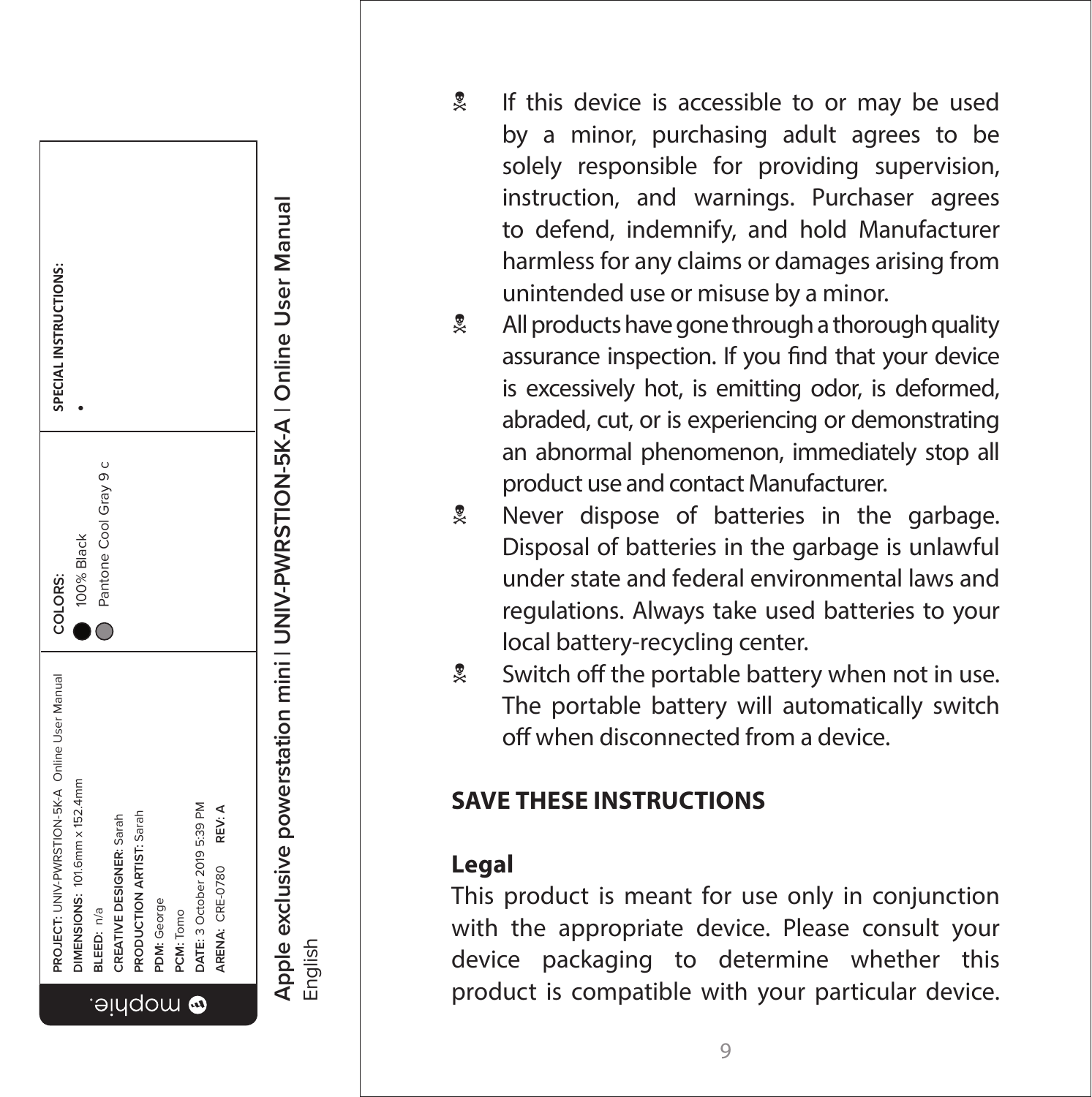

Manufacturer is not responsible for any damages to any device incurred through the use of this product.

Manufacturer shall not in any way be liable to you or to any third party for any damages you or any third party may suffer as a result of use, intended or unintended, or misuse of this product in conjunction with any device or accessory other than the appropriate device for which this product is designed. Manufacturer will not be responsible for any damages you or any third party may suffer as a result of misuse of this product as outlined above. If you are responsible for product use with an unintended device and damages result from such use, you agree to indemnify Manufacturer for any resulting injuries to any third part(ies).

mophie, powerstation, Stay Powerful, Power for all, the five-circles design, and the mophie logo are trademarks of mophie inc. Apple, iPhone and Lightning are trademarks of Apple Inc., registered in the U.S. and other countries. The trademark "iPhone" is used in Japan with a license from Aiphone K.K. USB-C is a trademark of USB Implementers Forum. All rights reserved. Patents: mophie.com/patents.

This device complies with part 15 of the FCC Rules and RSS-Gen of IC Rules. Operation is subject to the following two conditions: (1) This device may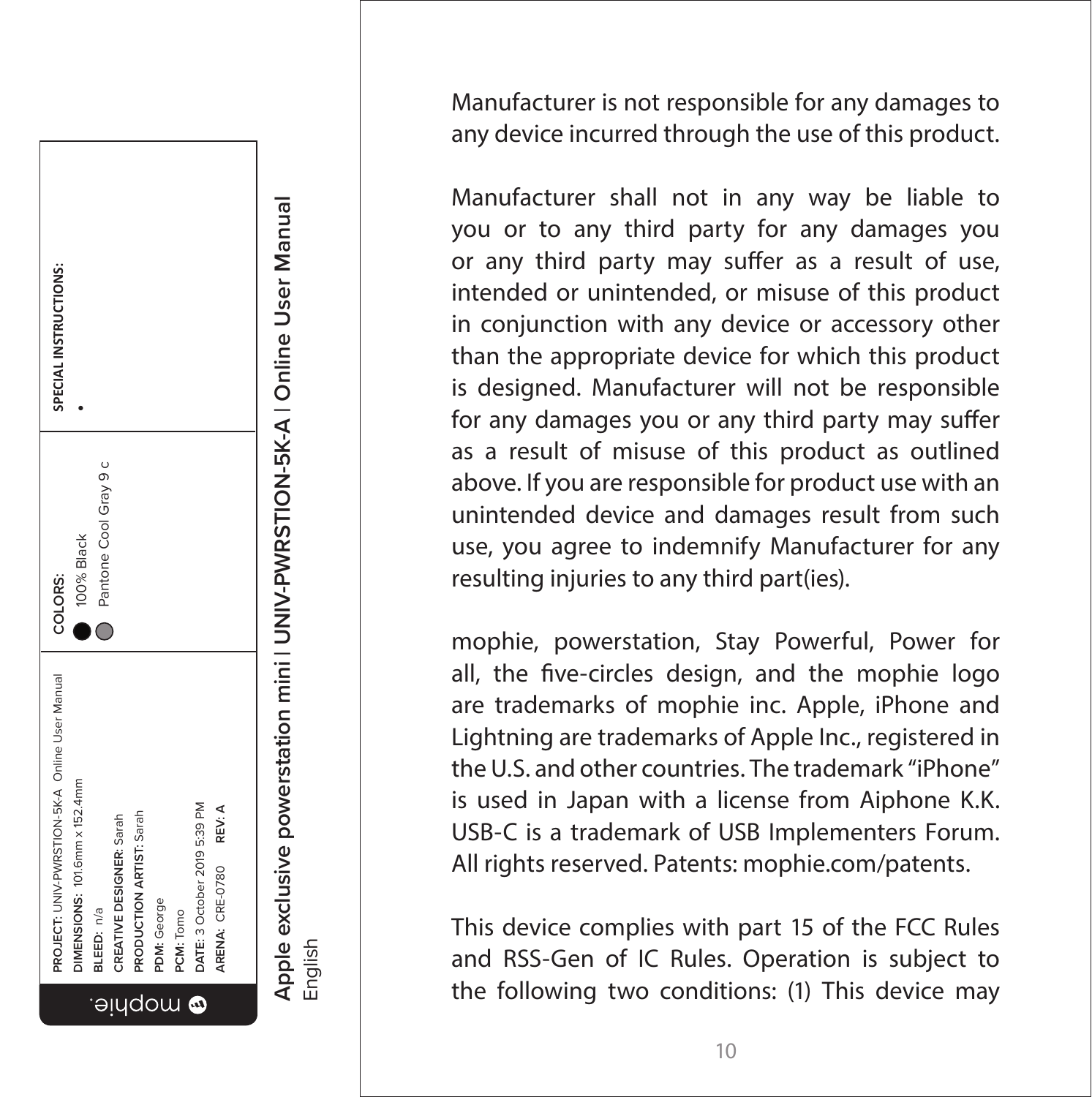

not cause harmful interference, and (2) this device must accept any interference received, including interference that may cause undesired operation.

NOTE: This equipment has been tested and found to comply with the limits for a Class B digital device, pursuant to part 15 of the FCC Rules. These limits are designed to provide reasonable protection against harmful interference in a residential installation. This equipment generates, uses, and can radiate radio frequency energy and, if not installed and used in accordance with the instructions, may cause harmful interference to radio communications. However, there is no guarantee that interference will not occur in a particular installation.

If this equipment does cause harmful interference to radio or television reception, which can be determined by turning the equipment off and on, the user is encouraged to try to correct the interference by one or more of the following measures:

- **•** Reorient or relocate the receiving antenna.
- **•** Increase the separation between the equipment and receiver.
- **•** Connect the equipment into an outlet on a circuit different from that to which the receiver is connected.
- **•** Consult the dealer or an experienced technician for help.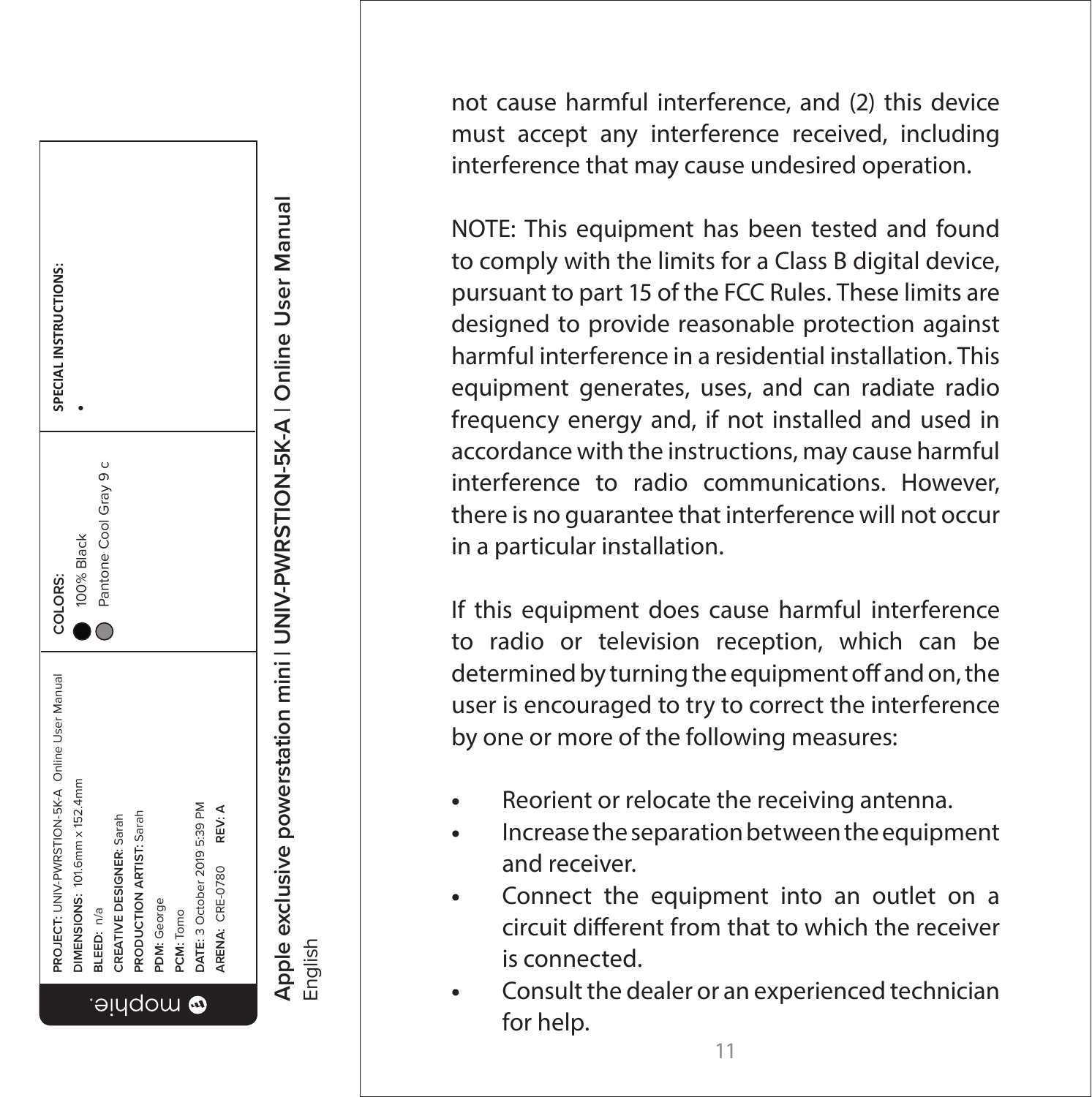

English

CAUTION: To comply with the limits of the Class B digital device, pursuant to Part 15 of the FCC Rules, this device must be used with certified peripherals and shielded cables. All peripherals must be shielded and grounded. Operation with noncertified peripherals or non-shielded cables may result in interference to radio or reception.

MODIFICATION: Any changes or modifications of this device could void the warranty.

THIS DEVICE CONFORMS TO UL STD. 60950-1. CERTIFIED TO CSA STD. C22.2 NO. 60950-1. CONFORMS TO UL SUBJECT STD. 2056.

WEEE DECLARATION: All of our products are  $\tilde{\phantom{a}}$  marked with the WEEE symbol; this indicates that this product must NOT be disposed of with other waste. Instead it is the user's responsibility to dispose of their waste electrical and electronic equipment by handing it over to an approved re-processor, or by returning it to mophie for reprocessing. For more information about where you can send your waste equipment for recycling, please contact mophie, inc. or one of your local distributors.